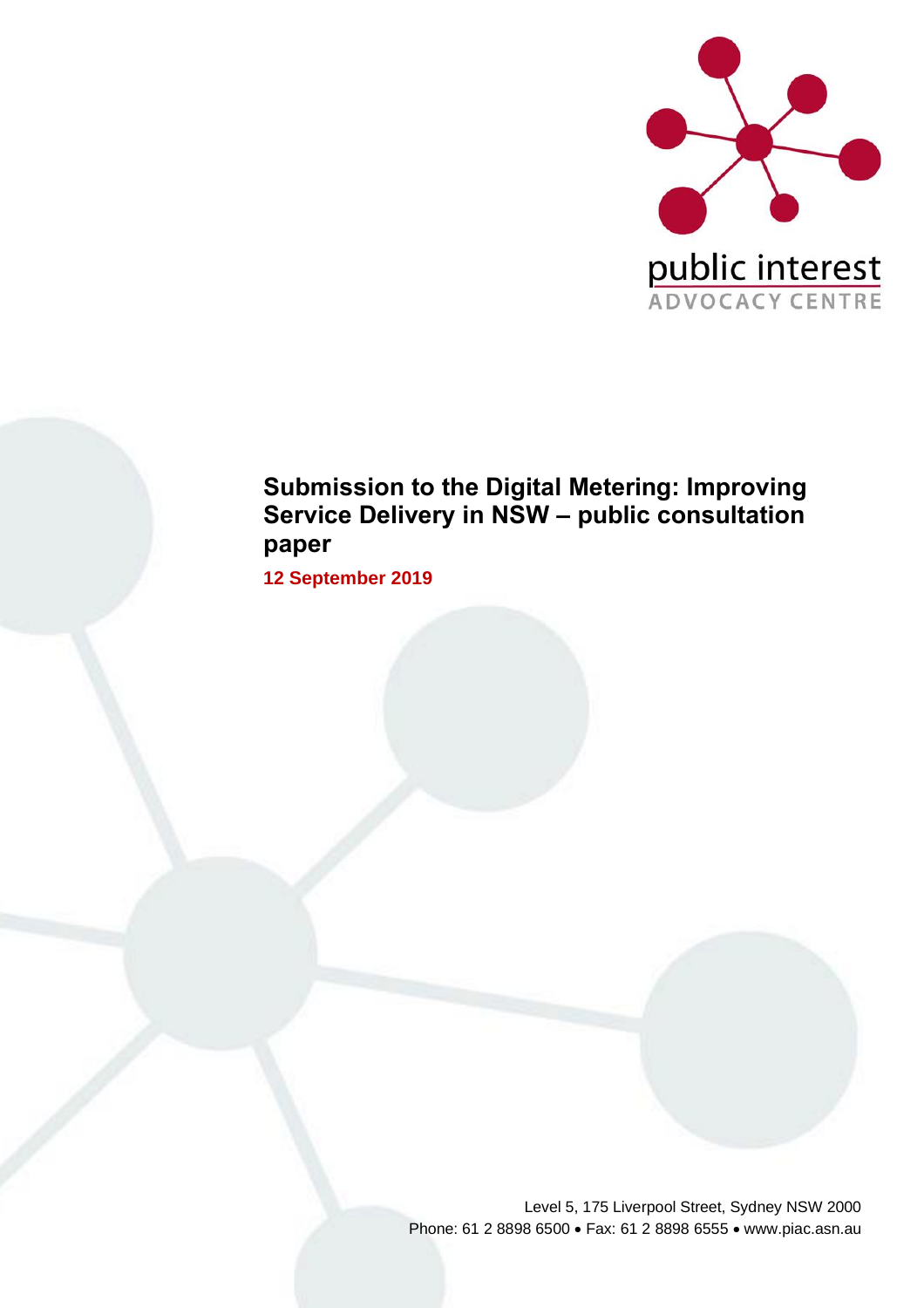### **About the Public Interest Advocacy Centre**

The Public Interest Advocacy Centre (PIAC) is an independent, non-profit legal centre based in Sydney.

Established in 1982, PIAC tackles barriers to justice and fairness experienced by people who are vulnerable or facing disadvantage. We ensure basic rights are enjoyed across the community through legal assistance and strategic litigation, public policy development, communication and training.

### **Energy and Water Consumers' Advocacy Program**

The Energy and Water Consumers' Advocacy Program (EWCAP) represents the interests of lowincome and other residential consumers of electricity, gas and water in New South Wales. The program develops policy and advocates in the interests of low-income and other residential consumers in the NSW energy and water markets. PIAC receives input from a community-based reference group whose members include:

- NSW Council of Social Service:
- Combined Pensioners and Superannuants Association of NSW;
- Ethnic Communities Council NSW;
- Salvation Army;
- Physical Disability Council NSW;
- St Vincent de Paul NSW;
- Good Shepherd Microfinance;
- Affiliated Residential Park Residents Association NSW;
- Tenants Union;
- Solar Citizens; and
- The Sydney Alliance.

#### **Contact**

Douglas McCloskey Public Interest Advocacy Centre Level 5, 175 Liverpool St Sydney NSW 2000

T: (02) 8898 6534 E: [dmccloskey@piac.asn.au](mailto:dmccloskey@piac.asn.au)

Website: [www.piac.asn.au](http://www.piac.asn.au/)



Public Interest Advocacy Centre



The Public Interest Advocacy Centre office is located on the land of the Gadigal of the Eora Nation.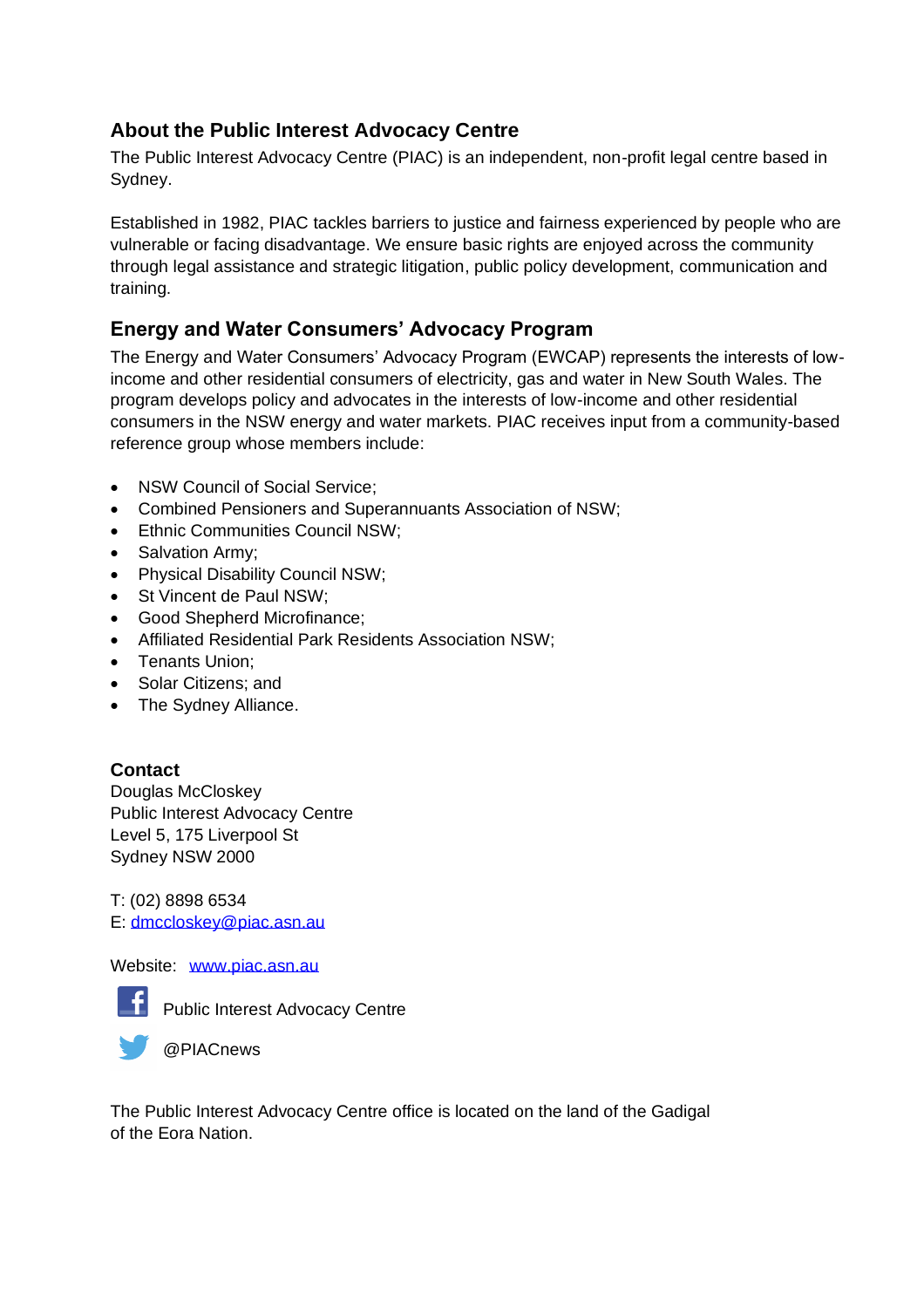# **Contents**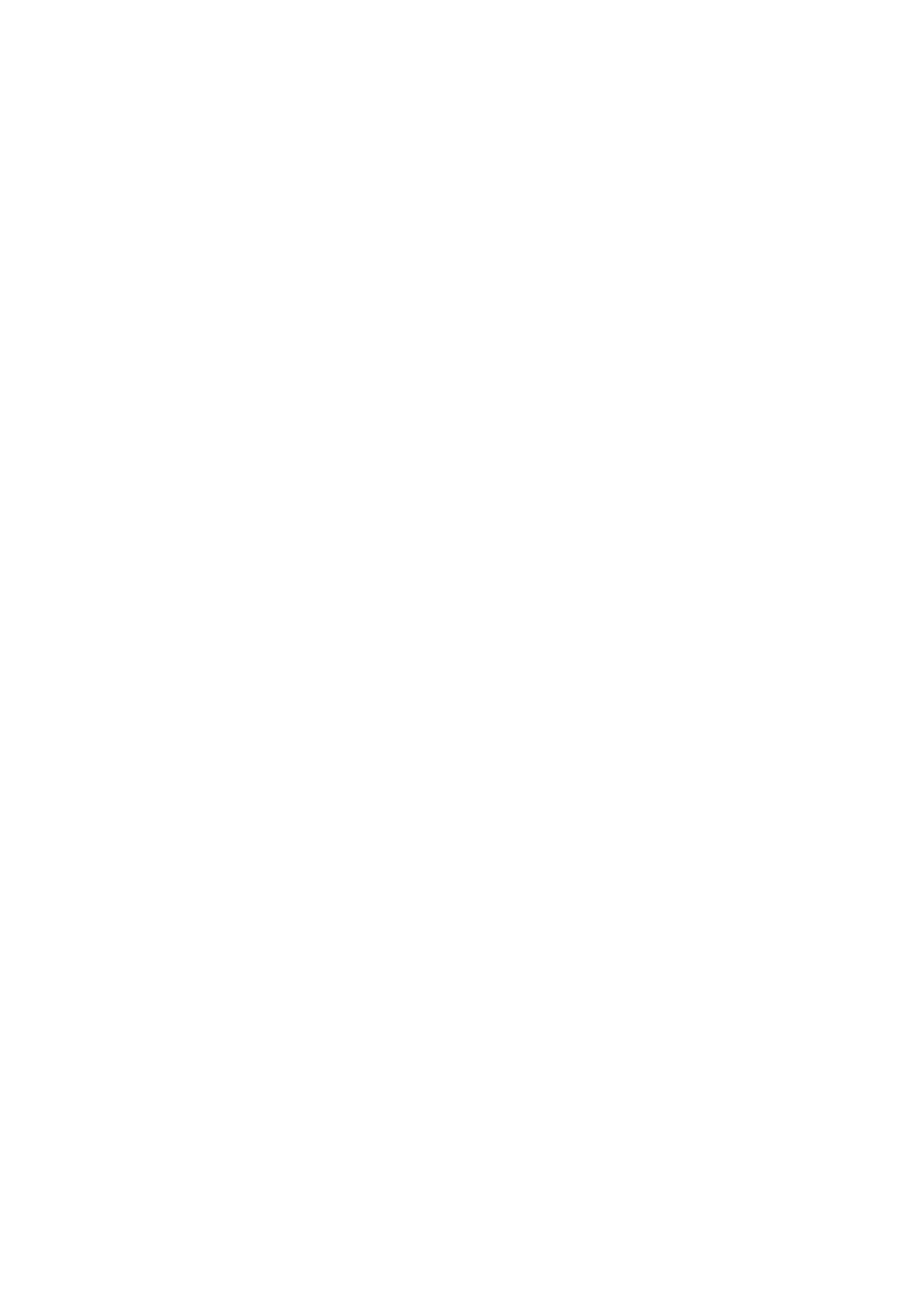## <span id="page-4-0"></span>**Introduction**

PIAC welcomes the opportunity to repond to the *'Digital metering: Improving Service Deliver in NSW'* Public Consultation Paper (the Paper), and strongly supports this process seeking stakeholder input on such a crucial issue for NSW households.

The paper asks that stakeholder feedback is sought in the context of contribution to the NSW Government priorities to:

- Reduce unnecessary red tape
- Ensure consumers are adequately protected
- Maintain appriopriate safety measures, and
- Ensure consistency with approaches in other jurisdictions where appropriate.

PIAC broadly agrees that in combination these priorities provide an appropriate framing for assessing the future scope for the utilisation of smart metering technology.

PIAC supports the current NSW Government moratorium on remote de-energisation and reenergisation (de-en/re-en). The market-lead rollout of smart metering has no direct Australian precedent, and so brings with it a range of significant uncertainties and potential consumer detriment. Due to the essential nature of household electricity connections, a 'harm-based' framework for assessment of any changes to policy regarding electricity metering and connections is required.

PIAC contends the following steps must be part of assessing the potential for consumer harm and system benefits resulting from allowing remote de-energisation and re-energistions:

- Separating consideration of voluntary de-energisation (at a consumers request) from involuntary de-energsiation (de-energisation undertaken in response to an inability to pay);
- Assessing the nature and vulnerability of households de-energised due to inability to pay;
- Assessing the total household impact and potential for harm resulting from de-energisation as result of inability to pay;
- Assessing the practical interaction of retail payment assistance regulations and deenergisation as a result of inability to pay;
- Assessing the practical impact of remote de-energisation on the frequency of de-energisation as a result of inability to pay;
- Assessing the practical impact of remote de-energisation on the increased potential harm to households de-energised as result of inability to pay, in particular the likelihood of increased vulnerability;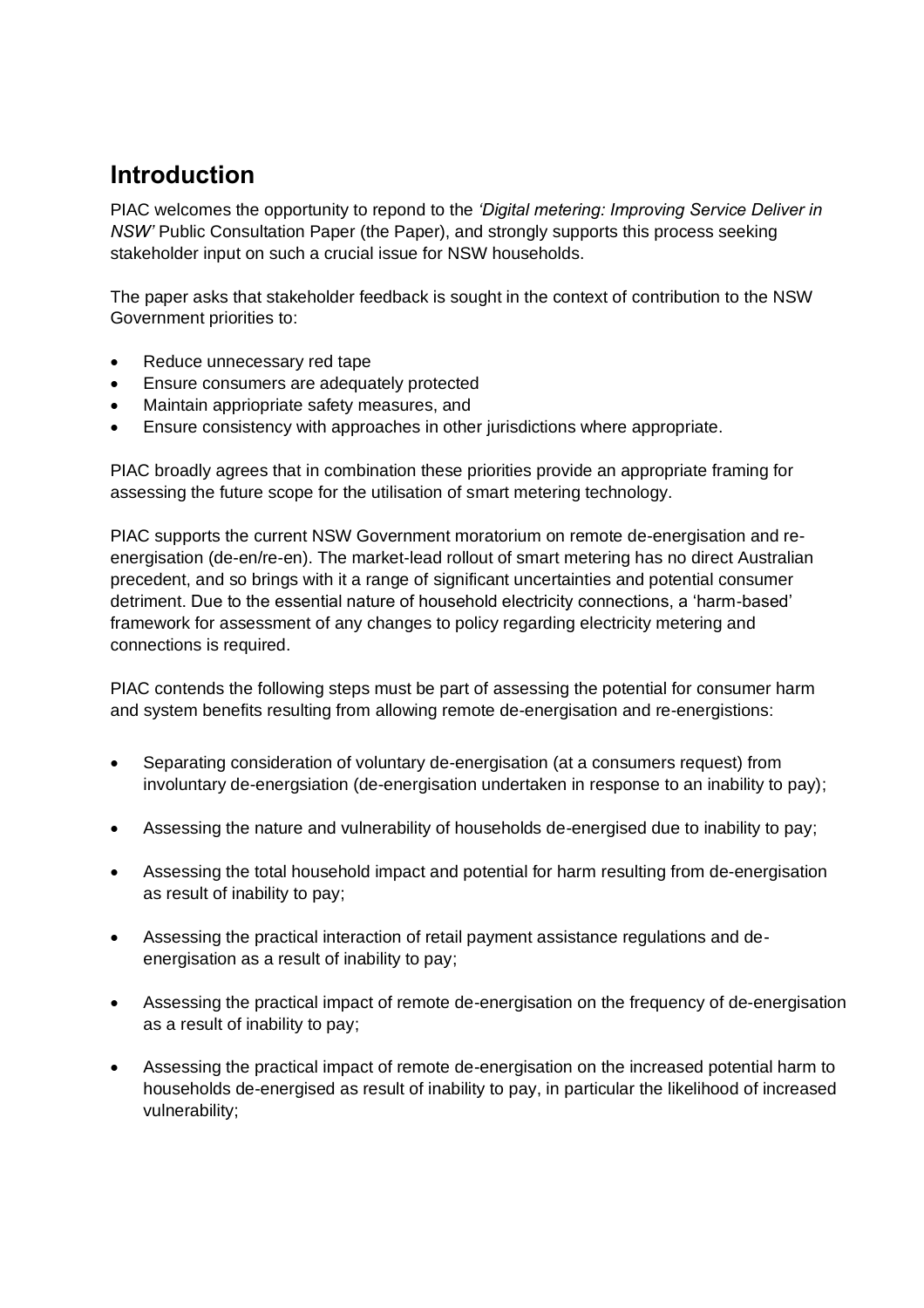- Assessing the relative 'actual' costs to retailers to undertake various de-en/re-en services, differentiating between voluntary and involuntary;
- Assessing the likelihood of consumer benefit from any cost savings associated with remote re-en/de-en;
- Demonstrating that any potential economic or efficiency benefits are signiciant and likely to be fully or substantively realised; and
- Prioritising consideration of potential consumer harm, over potential market or business benefit or saving, and determining a response that reflects this balance appropriately.

In this submission PIAC will address issues relating to these steps, divided broadly into 3 areas: consumer harm, economic benefit, and determining an appropriately balanced response, taking into account the NSW Government priorities identified in the paper.

### <span id="page-5-0"></span>**Assessing the potential for consumer harm**

The paper specifically requests feedback regarding the need for additional measures to protect 'vulnerable' households with smart meters, in relation to remote de-en/re-en. As outlined above, key to this consideration is to determine the potential for consumer harm stemming from deenergisation, the impact of that harm on households, and the potential for remote de-energisation to increase the likelihood or likely impact of that harm.

#### **Categories of de-energisation and re-energisation**

The Paper references the gross number of potential instances of de-en/re-en, by highlighting the number of NSW residents who move house annually. While this provides relevant context, it does not accurately identify the gross number of de-en/re-en instances, nor divide them into relevant categories for further analysis. The first step of this assessment should be to separate instances of de-energisation into those that are voluntary (responding to a consumer request), and those that are involuntary (those initiated by a retailer as a result of a household's debt or inability to pay).

PIAC considers that involuntary de-energisations present the greater potential for material consumer harm, and so should be the priority category for analysis.

#### *Recommendation 1*

*PIAC recommends that instances be split between voluntary de-en/re-en and involuntary deen/re-en and that changes relating to each category be considered separately.*

#### **Vulnerability of households de-energised due to inability to pay**

Accumulated research into household disconnections (de-energisation) due to an inability to pay highlights there is no simple framework for determining vulnerability to disconnection. While assessments of vulnerability to debt and disconnection often assume that this is restricted to households with low and fixed incomes, the sustained high cost of energy, combined with rising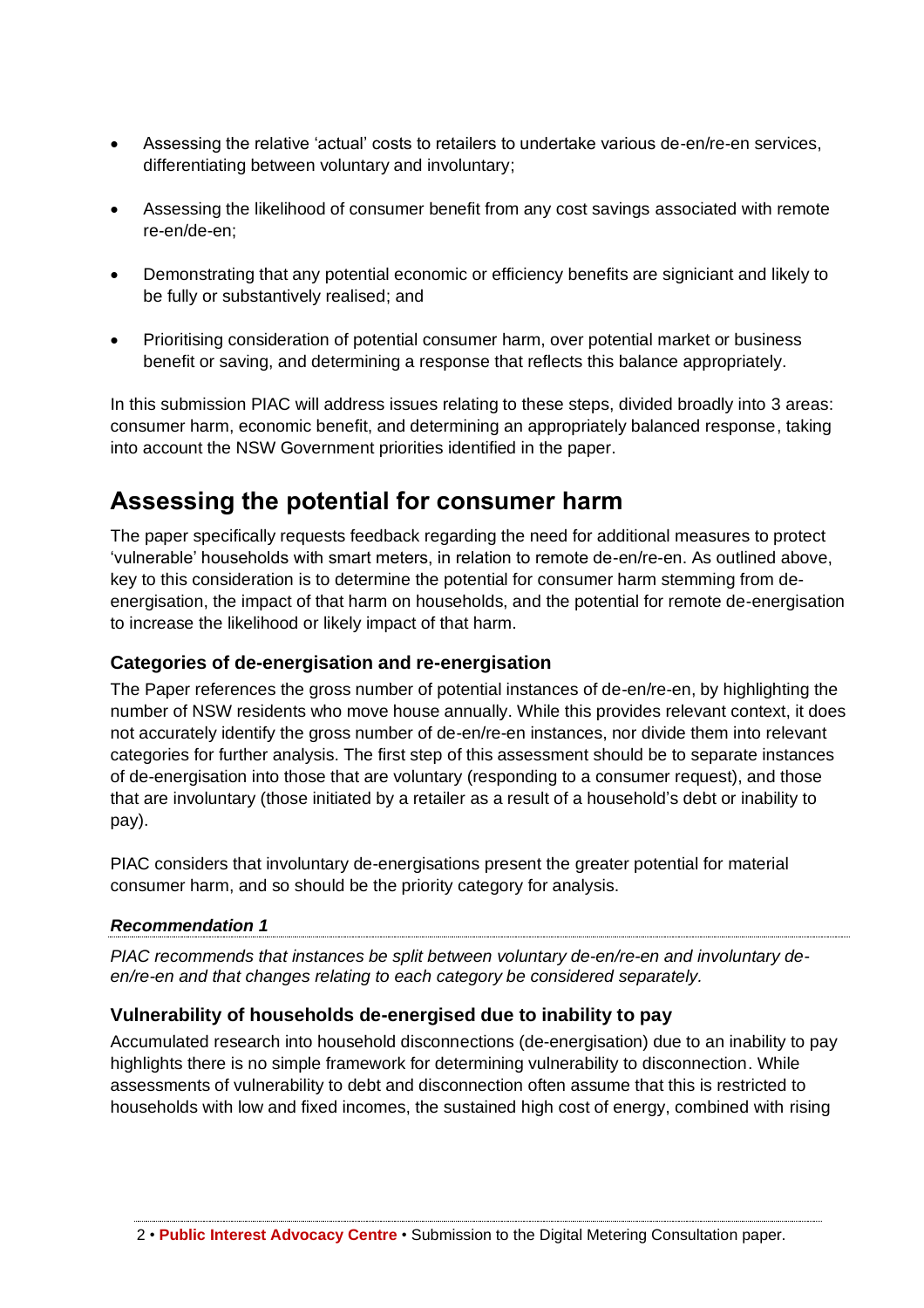costs of living, mean that increasingly middle and even higher income households are struggling to pay for their essential energy needs and facing disconnection1.

<span id="page-6-0"></span>PIAC's recent research into residential disconnections in NSW highlighted the wide range of often overlapping and interacting factors that can result in a household being unable to pay their bills, accumulate debt and end up disconnected2. These factors include disability, previous homelessness, fixed income, domestic abuse or unemployment, which may be regarded as indicators or vulnerability. Other factors also include illness or accident, employment disruption, family breakdown, and other circumstnaces that are not restricted to those on low incomes that are more commonly regarded as being 'vulnerable'.

Due to the variability, complexity and overlapping nature of vulnerabilities that can contribute to a household facing de-energistion due to inability to pay their bills, PIAC considers it appropriate to consider all households facing disconnection due to inability to pay, as 'vulnerable'. PIAC contends that all households facing 'involuntary' disconnection intiated by the retailer should be subject to an assessment of the potential for increased harm as a result of allowing remote deenergisation.

#### *Recommendation 2*

*PIAC recommends that in relation to assessment of remote de-energisation or re-energisation, the 'vulnerable housesholds' category should include all households facing the possibility of de-energisation due to debt or an inability to pay.* 

#### **Impact of de-energisation due to inability to pay**

Research into the experience of households facing or experiencing disconnection due to an inability to pay shows the extremes to which households will go to afford essential energy and the significant, escalating and ongoing impact that disconnection has upon the vulnerability of the household<sub>3</sub>.

In a survey of over 1,000 consumers disconnected or at immediate risk of being disconnected due to an inability to pay, PIAC found that the significant harmful impact of disconnection on a household includes:

- The inabiliy to heat/cool, light, bathe, and keep and prepare food. If a household is forced to remain without a connection for an extended period, this is an immediate risk to the health of the household members, as well as increasing their vulnerability to compounded health, mental health, unemployment, social dislocation and other harmful impacts.
- The flow-on costs related to disconnection, including those related to lost food and eating out, bathing or washing externally, temporary accommodation or sourcing necessary energy related services elsewhere. More than 80per cent of responses to our research indicated that this cost amounted to between \$100-\$500 plus.4.
- <sup>1</sup> Choice, *[Consumer Pulse: Australians' Attitudes to Cost of Living 2015-2016](https://www.choice.com.au/-/media/90ab1a8e61ac49de9cbf8ba9e9fc1c8b.ashx?la=en)*, 2016. 8.

<sup>2</sup> PIAC & UMR, *['Close to the Edge: a qualitative and quantitative study of essential service disconnection'](https://www.piac.asn.au/wp-content/uploads/2018/11/PIAC-CTTE-Consolidated-Report-FINAL.pdf)*, 9-10, 21 November 2018.

<sup>3</sup> Consumer Action Law Centre, *'Heat or Eat: households should not be forced to decide whether they heat or* [eat'.](https://consumeraction.org.au/wp-content/uploads/2015/08/Heat-or-Eat-Consumer-Action-Law-Centre.pdf) August 2015.

<sup>4</sup> Above, n [2.](#page-6-0)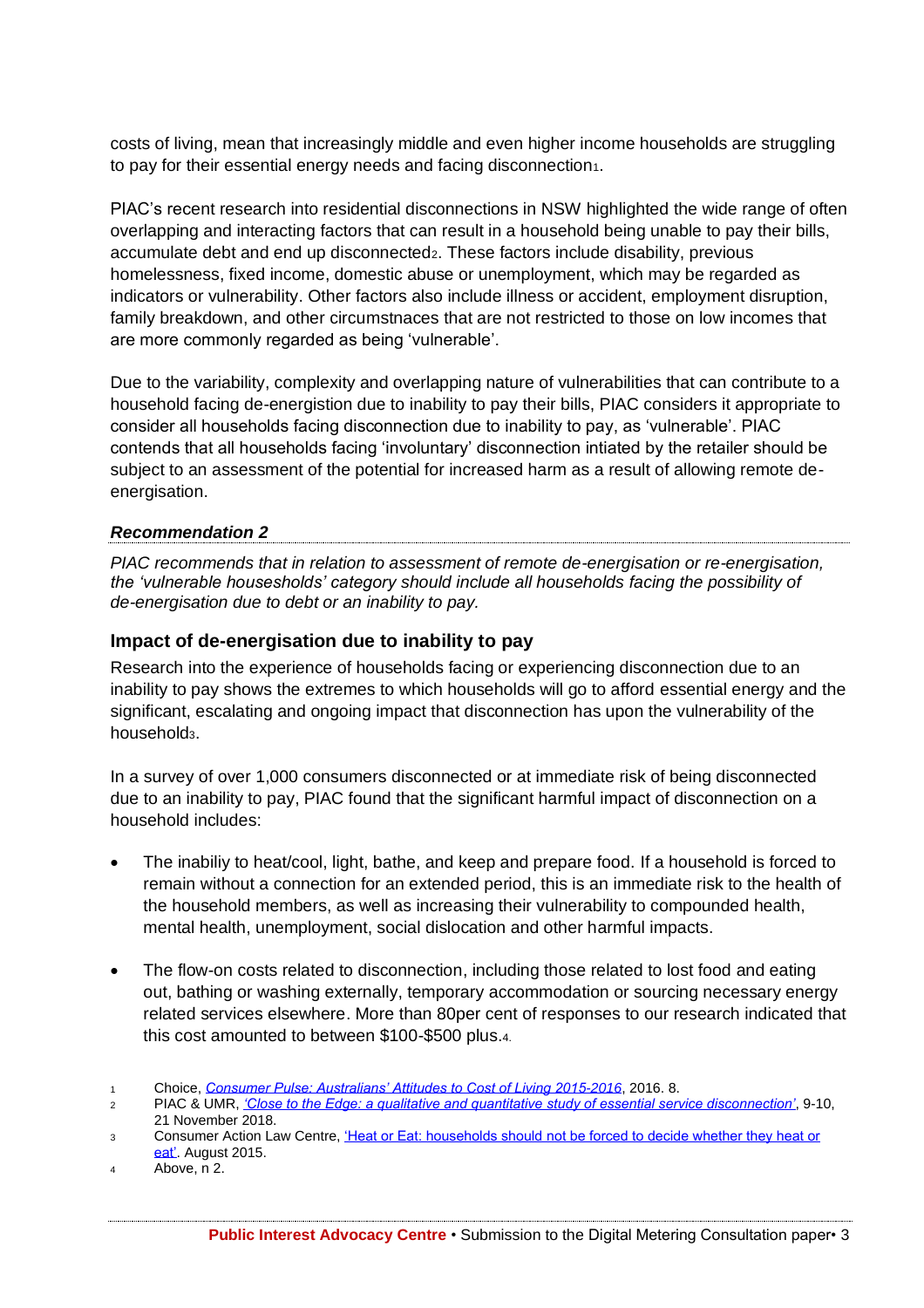• The significant and varied costs related to restoring their connection, including fees related to disconnection, bonds, reconnection and 'required' payments and contributions towards accumulated debt. These amounts compound the circumstances that lead to the initial inability to pay, and may force households into unsafe debt such as payday loans, or going without food, medical, and rent or mortgage payments, which can seriously impact health and in some cases cause homelessness. 30 per cent of responses to our research indicated that these costs amounted to between \$100 and more than \$200, with a further 30 per cent paying up to \$1005.

These factors increase the likelihood of experiencing difficulty paying in the future and the risk of being disconnected again. The impact of disconnection on increasing likelihood of future disconnection is a key consideration in realtion to this process, and one which will be explored further.

#### **Interaction between de-energisation due to inability to pay, and retail practices**

The Paper notes that the National Energy Retail Rules provide a framework of obligations and directions to retailers regarding what assistance they should provide to customers experiencing payment difficulty and when they should attempt to provide this assistance. However, these protections remain imperfect, and are often not delivered as intended.

PIAC contends it is not appropriate to rely on these regulations to deliver equivalent outcomes between manual and remote de-energisation for vulnerable consumers. Remote de-energisation removes both practical steps and available time between initiating and completing disconnection. Remote de-energisation has a material effect on the time available for consumers experiencing payment difficulty to be identified and assisted by their retailer. This reduction limits the effectiveness of consumer protections that are intended to avoid disconnection (de-energisation).

In our *'Close to the Edge'* report, PIAC found retailers were not always fulfilling their obligation to pursue disconnection only as a last resort, subsequent to offering a range of minimum assistance measures. In particular we highlight evidence that:

- At least 26 per cent of those disconnected, owed less than \$300 prior to disconnection. According to National Energy Law & Rules, retailers are not permitted to initiate disconnection warnings or proceedures until a consumer has more than \$300 in accumulated arears.
- 59 per cent of those who were disconnected, and 53per cent of those issued with a notice of disconnection but not disconnected were receiving no assistance from their retailer despite it being a requirement that such assistance be provided prior to initiating disconnection proceedings.
- 74per cent of people disconnected had been in contact with their retailer immediately prior to disconnection without this contact resulting in assistance or action which prevented disconnection.

<sup>5</sup> Ibid.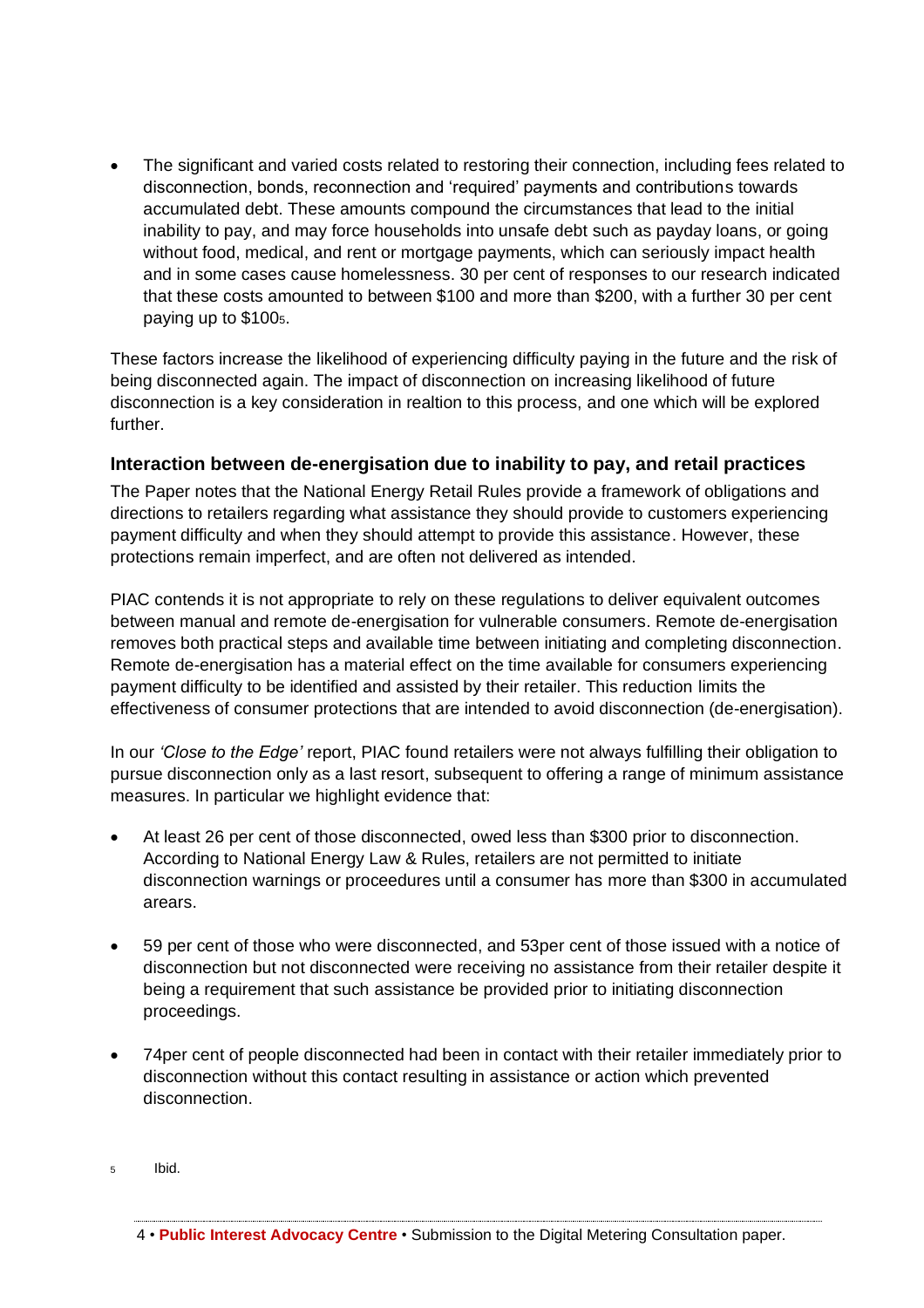These figures support consistent anecdotal evidence from financial counsellors, debt-help line workers and other front-line community service providers, that people experiencing payment difficulty are often threatened with disconnection or disconnected without prior offers of assistance or information which retailers are obliged to provide.

PIAC considers that this may be a result of the competiting demands of standard retail business structures and regulatory requirements. Of particular concern is retailers' provision of insufficienctly trained staff (often external contractors) who have limited understanding of the wider framework of regulatory requirements for retailer provision of assistance. As a result retailer staff may treat customer contact as an opportunity for payment and debt recovery rather than payment assistance. This approach is particularly harmful as a response to the often complicated lives of people facing payment difficulty and can result in breakdown in communication between retailer and customer.

While PIAC understands this process is not intended to supercede or expand protections conferred by the national rules, we contend it is crucial to consider the actual experience of households facing payment difficulties and involuntary de-energisation. It illustrates how practical changes to the process of de-energisation may impact upon the effectiveness of existing consumer protections for those experiencing payment difficulty.

By removing steps and reducing timeframes between initiating and completing de-energisation, remote de-energisation reduces the opportunities for a positive outcome for both retailer and consumer. Remote de-energisation removes 'invisible' protections, such as metering staff electing not to follow through with a disconnection, that currently make a material contribution the success of current consumer protections.

The impact of this will be explored further, through examining the impact of remote deenergisation in Victoria.

#### *Recommendation 3*

*PIAC recommends this process consider the interaction of consumer protections regulations and retail service practices in determining the potential impact of remote de-energisation on the actual level of consumer protections for those experiencing payment difficulty.* 

#### **Imapct of remote de-energisation on instances of de-energisaiton**

The Paper asks for input regarding the potential need for 'additional measures' to protect vulnerable consumers in the event that remote de-energisation is allowed. PIAC considers that the requirement to manually undertake the process of de-energisation acts as a practical element in the delivery of the existing framework of consumer protections. Accordingly, whether to allow remote de-energisation is a question of ensuring existing consumer protections for vulnerable households experiencing difficulty paying their bills are provided.

PIAC highlights evidence from the 'Households in the dark' research by St Vincent de Paul Society, which shows remote de-energisation of households who are unable to pay has resulted in a material increase in completed de-energisations, and an increase in those de-energised multiple times. Specifally, PIAC highlights: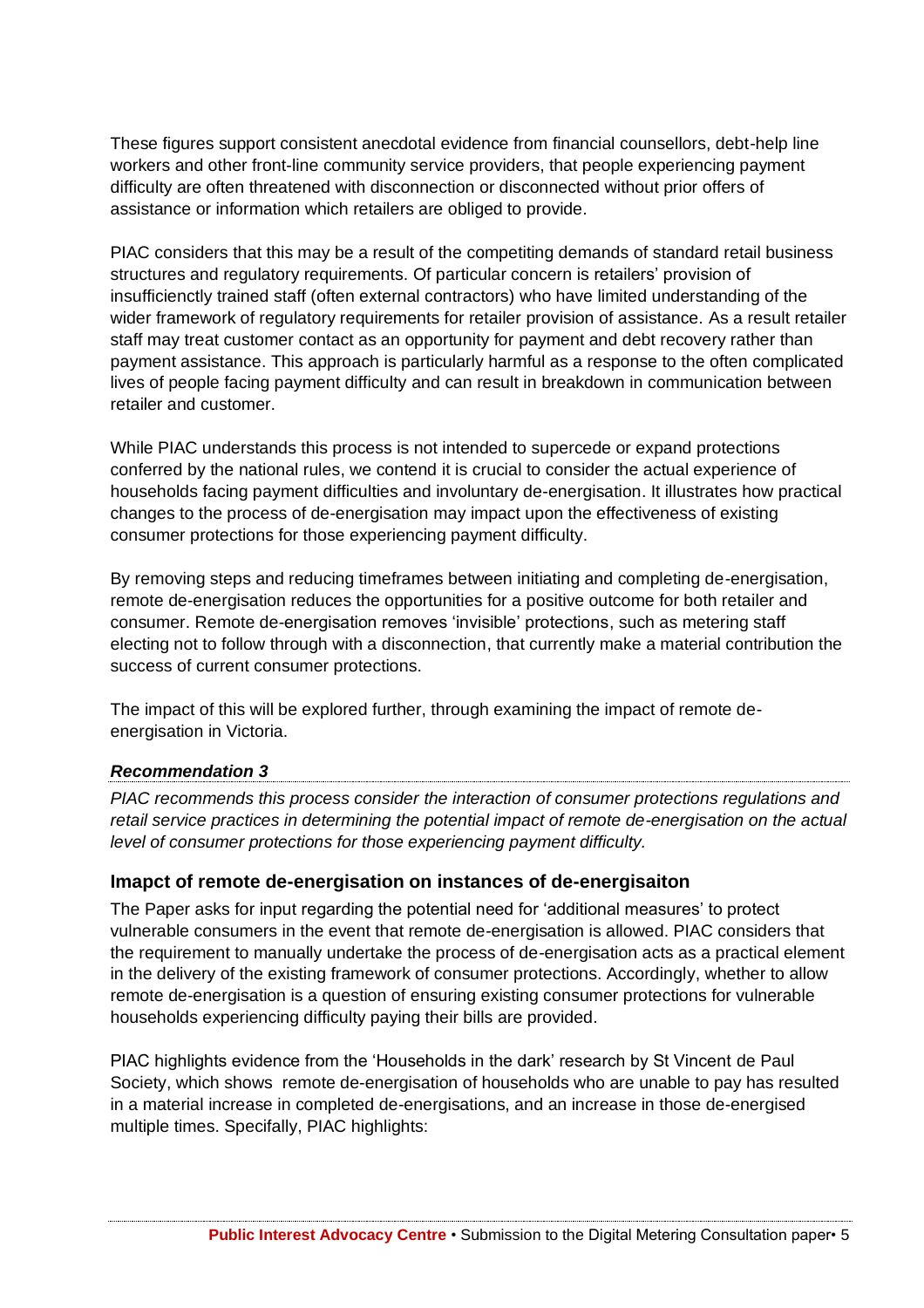- Between 2012-2015 the report found the average rate of completed de-energisations was much higher in Victoria (61 per cent) than in other jurisdictions, 6. During this time, Victoria was the only jurisdiction allowing remote disconnection.
- More than half of Victoria's uncompleted disconnections occurred in the first year (2012-13) prior to completion of the smart meter rollout, reducing to 20 per cent in 2014-157, after rollout was completed. The increasing rate of completed disconnections over the course of the 3 year period further suggests a causal link between remote de-energisation and the number of households de-energised when they cannot pay.
- Of the 21 postcodes containing the highest proportions of people disconnected 3 times, 4 of them are western Sydney and regional NSW areas with high levels of household vulnerability. 17 of them are in Victorias. Without any evidence of other demographic causes (such as vastly higher rates of household vulnerability in Victoria), this is further evidence that remote de-energisation makes recourse to disconnection easier and more likely to be undertaken multiple times.
- Of the 12 postcodes where a high proportion of people were disconnected 4 times, only one was in NSW, with the other 11 all in Victorian.<sup>9</sup> Again, this indicates recourse to deenergisation is significantly higher when it is possible to do so remotely.

While all households facing de-energisation due to an inability to pay are vulnerable, those who have previously been disconnected are particularly vulnerable, both to immediate health, quality of life and financial impacts, and to being disconnected again in the future.

In light of this, PIAC considers the time and practical steps required to complete de-energisation manually are important practical elements of ensuring existing consumer protections are delivered. Accordingly, allowing remote de-energisation in response to an inability to pay reduces the consumer protections available to vulnerable consumers. Where existing protections still consistently result in 30,000 NSW households being disconnected each year, any alterations to the existing framework are likely to materially increase the scope and impact of harm to NSW households. PIAC does not consider it appropriate to allow households facing disconnection as a result of inability to pay to be disconnected remotely.

#### *Recommendation 4*

*PIAC recommends that remote de-energisation not be allowed in response to a household's inability to pay (involuntary de-energisation). Further, this process should consider additional requirements for protection of households who have already been de-energised previously in a 12 month period.* 

<sup>6</sup> St Vincent de Paul Society VIC & Alviss Consulting, 'Households in the dark: mapping electricity disconnections [in SA, Victoria, NSW and SE Queensland'.](https://www.vinnies.org.au/content/Document/VIC/2016-June-Households-in-the-dark2.pdf) Pp-36-48. May 2016

<sup>7</sup> Ibid.

<sup>8</sup> Ibid.

<sup>9</sup> Ibid.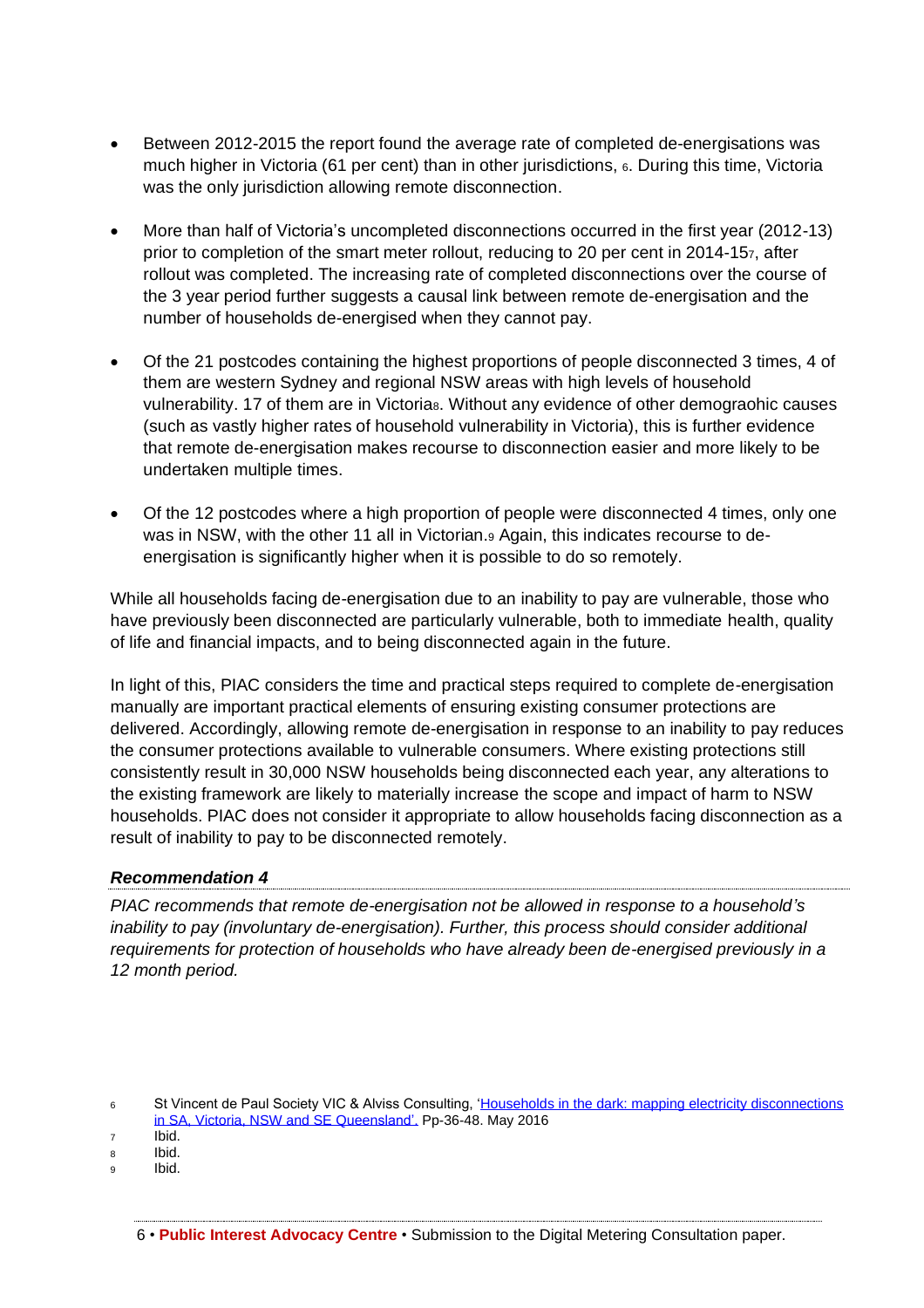## <span id="page-10-0"></span>**Assessing the potential benefits**

PIAC understands there are a range of circumstances where the ability to use the capabilities of smart meters could provide efficiency benefits to retailers and metering co-ordinators, and by extension households and the system as a whole. PIAC supports further examination of the scope of this benefit, and the appropriate utilisation of smart metering capabilities.

In order to assess the potential benefits of allowing remote de-energisation and re-energisation across the range of potential circumstances, PIAC considers the following steps necessary:

- Determine time and efficiency savings possible as a result of allowing remote re-energisation under all circumstances.
- Subject to appropriate procedures regarding household safety, the ability to use the capabilities of smart meters to restore a household connection to an essential service as quickly and cheaply as possible should be the first priority. Quantifying the potential benefit of allowing remote re-energisation involves:
	- o Determine an average time saving from remote re-en based on the average time taken to manually re-energise a household de-energised due to inability to pay, compared with the average time to do so remotely. PIAC research indicates 99 per cent of households took between 1 and 7 days to be re-energised after being deenergised as a result of inability to pay. The remainder were not able to secure reenergisation at all10. Time without a connection to essential electricity services has a significant financial and quality of life impact and any ability to mitigate this should be a priority. This process should also identify factors that may lead to re-energisation taking longer than intended.
	- $\circ$  Determine an average time saving from voluntary remote re-en based on the average time taken to manually re-energise a household previously de-energised voluntarily, compared with the average time to do so remotely. In doing so, determine the upper and lower limits taken to manually re-energise a household voluntarily de-energised, and the range of factors affecting this timeframe, and their likely occurrence.
	- $\circ$  Determine the number of callouts related to manual re-energisation annually, and the staff hours and costs associated with these.
	- o Assess how many staff hours will be required to undertake a similar number of reenergisations remotely. This should include recognition of call centre and other service staff, and contingency for potential inability to complete all re-energisations remotely.
- Determine the likely annual staff hours and costs savings both per re-energisation, per household and for the system as a whole. Importantly, consideration should be made as to whether these savings are likely to be passed through to the household.
- <sup>10</sup> PIAC & UMR, *['Close to the Edge: a qualitative and quantitative study of essential service disconnection'](https://www.piac.asn.au/wp-content/uploads/2018/11/PIAC-CTTE-Consolidated-Report-FINAL.pdf)*, pp 42- 45, 21 November 2018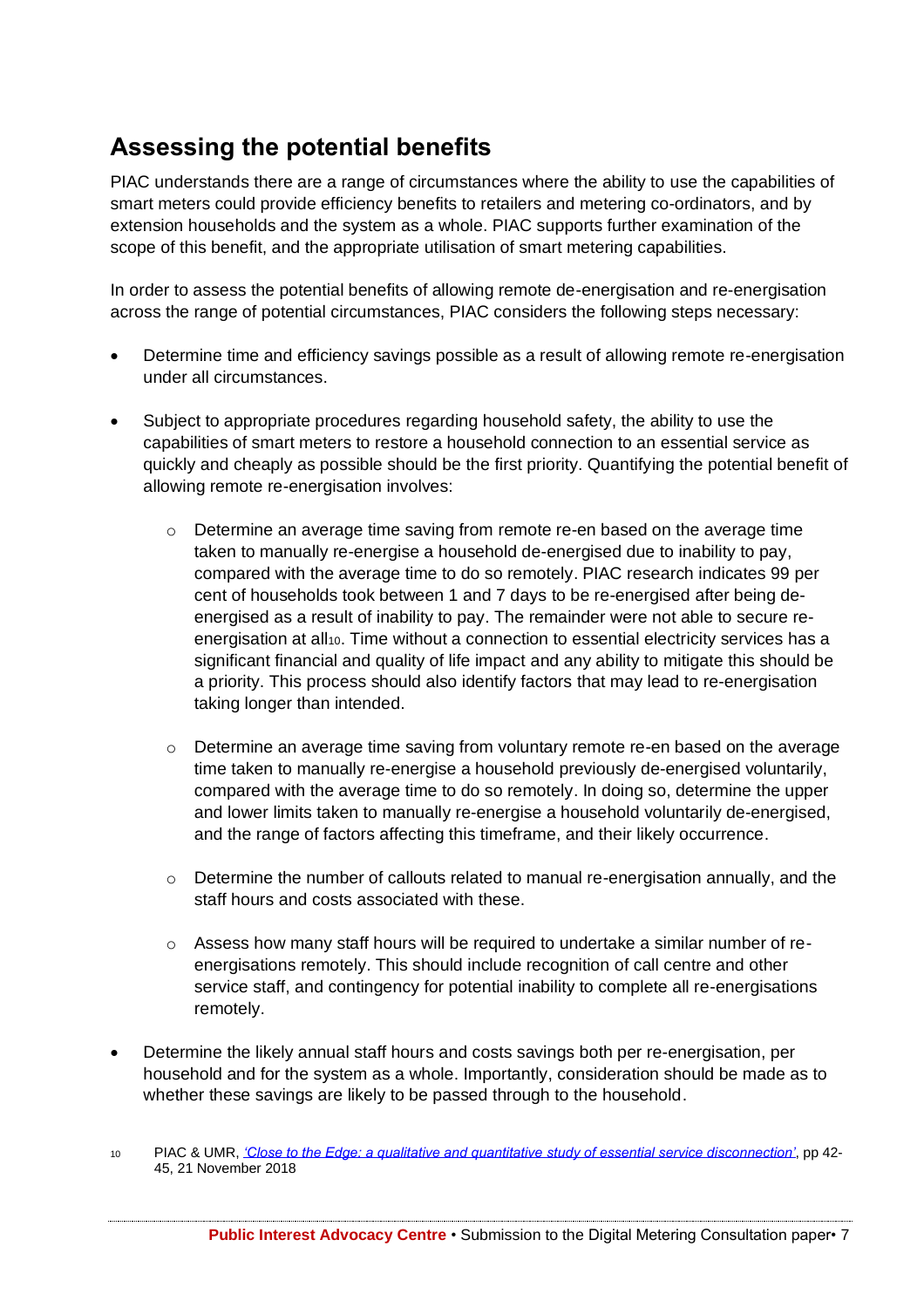• Determine the potential time and efficiency savings possible from allowing consumerrequested remote de-energisation (voluntary de-energisation).

Instances of voluntary de-energisation include when a consumer is moving house. This assessment process should ensure that any request for de-energisation is valid, is being made by the occupant and with the permission of all those named on the bill, and that if the request impacts a life-support customer, that this is dealt with appropriately. It should also accommodate assessment of circumstances of domestic and household abuse, in which deenergisation can be used as a means to abuse a partner. This process should then include:

- $\circ$  Determining exact figures for how many voluntary de-energisations are requested annually, and further, how many of these could appropriately be undertaken remotely (assuming 100 per cent smart-meter penetration).
- $\circ$  Determine the cost to retailers to receive, process and complete a voluntary deenergisation request manually.
- $\circ$  Determine the costs to retailers to receive, process and complete a voluntary deenergisation remotely.
- $\circ$  Determine and allow for any factors likely to interfere with or prevent fulfilment of a voluntary request to de-energise a consumer, including issues with communication and with technology. This should inform a downward adjustment of the number of voluntary de-energisations that are likely to be undertaken.
- o Determine likely cost saving per consumer of remotely responding to voluntary deenergisation reequensts.
- o Determine the overall system 'efficiency' savings as a result of allowing retailers to respond to consumers de-energisation requests remotely (being the overall cost savings, less adjustments), and accounting for the materiality of the benefit and the likelihood of these savings being fully passed through. This should also provide an indication of the number of voluntary de-energisations likely to be impossible to complete remotely.

While there is potential for smart metering technology to deliver systemic benefits to NSW households, it is necessary to determine how material those savings are, how likely they are to be wholely or significantly delivered, and what potential they have to deliver positive impact for NSW households.

### <span id="page-11-0"></span>**Determining a balanced approach**

In determining an appropriate response that maintains strong consumer protections for NSW households, while delivering potential benefits, PIAC makes the following observations related to the NSW Government priorities: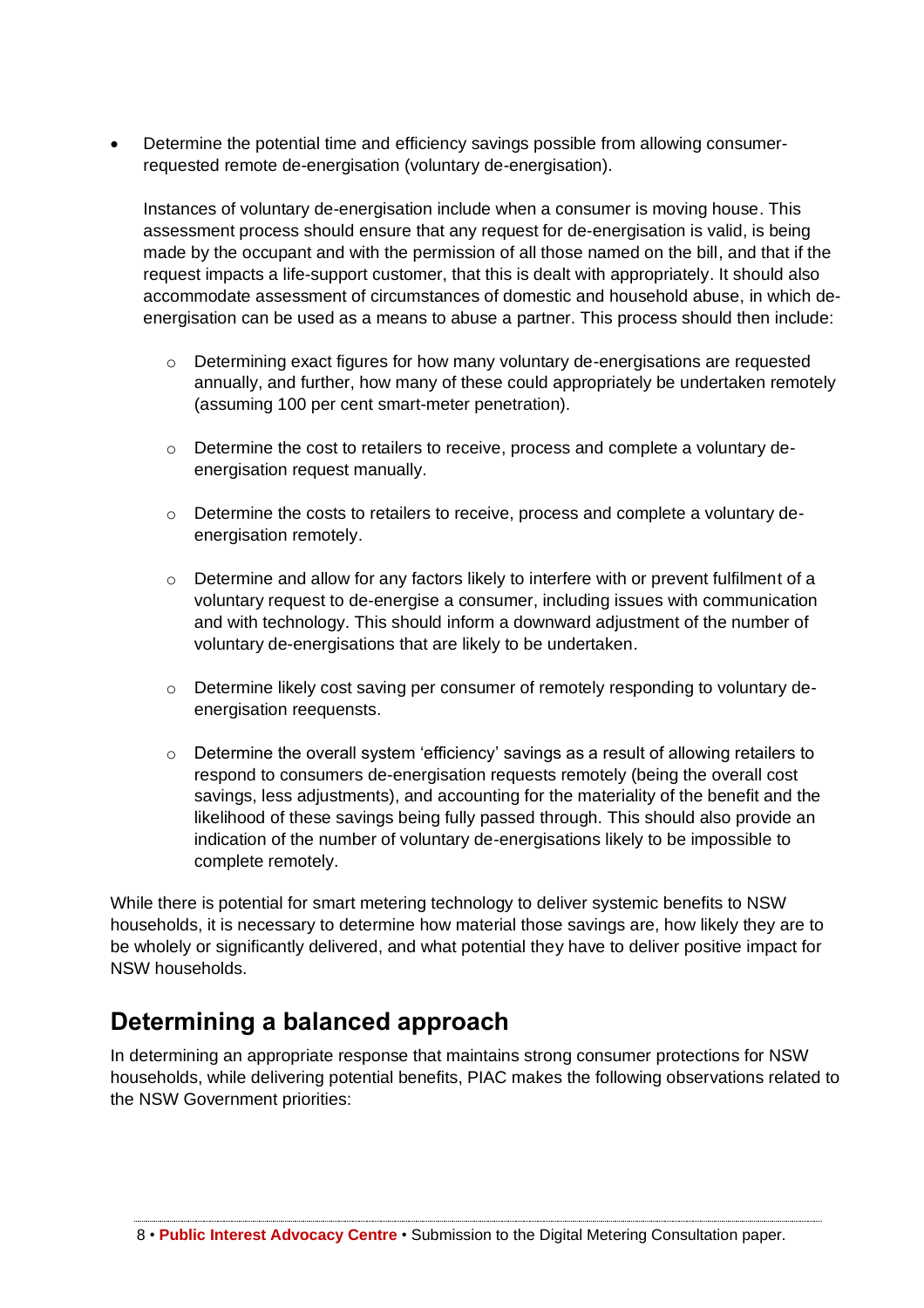#### **Jurisdicational consistency**

As the Paper outlines, there is not currently any established approach across other states in relation to the employment of remote de-energisation. As the first jurisdication with smartmetering, Victoria is the only state that allows remote voluntary and involuntary de-energisation.

PIAC considers remote de-energisation may have materially reduced the practical effect of consumer protections in Victoria and, as such, considers consistency with the Victorian approach is not warranted at this time. Further, as the Victorian Government rolls out reforms to its Payment Difficulty Framework, it is increasingly focussing on the need to improve protections for vulnerable consumers and prevent disconnections. In this context it is likely that future measures may limit recourse to remote de-energisation in response to inability to pay.

As other jurisdications roll-out smart metering, it is likely that they will look to the Victorian experience and seek to maintain measures that reinforce consumer protections. PIAC highlights the case of Queensland, where remote de-energisation is explicitly prohibited, and the experience of South Australia and the ACT, where remote de-energisation is avoided by convention with the assumption it is unlikely to be allowed in an unrestricted form in the future.

#### **Efficiency**

While the NSW Government has a priority to 'reduce unnecessary red tape', in this case it is more appropriate to frame consideration of implementing remote de-energisation and reenergisation in terms of its potential to achieve service and system efficiencies. In many cases the processes and time involved in receiving and acting on a de-energisation or re-energisation contribute to ensuring safe, protected access to essential electricity needs. Therefore, deenergisation and re-energisation processes must ensure:

- That all regulatory requirements in relation to offers of information, support and assistance have been appropriately fulfilled;
- That the retailer is responding to a properly formatted request from the household account holder;
- That the actions of the retailer appropriately account for circumstances of domestic abuse in assessing requests for de-energisation;
- That de-energisation will not endanger the health of the household (in circumstances where the household is on the life support register, or in receipt of a life support or medical energy rebate);
- That de-energisation and re-energisation is undertaken safely, by appropriately qualified and monitored contractors; and
- That the essential nature of electricity connections is recognised in processes that prioritise initiating and maintaining energisation.